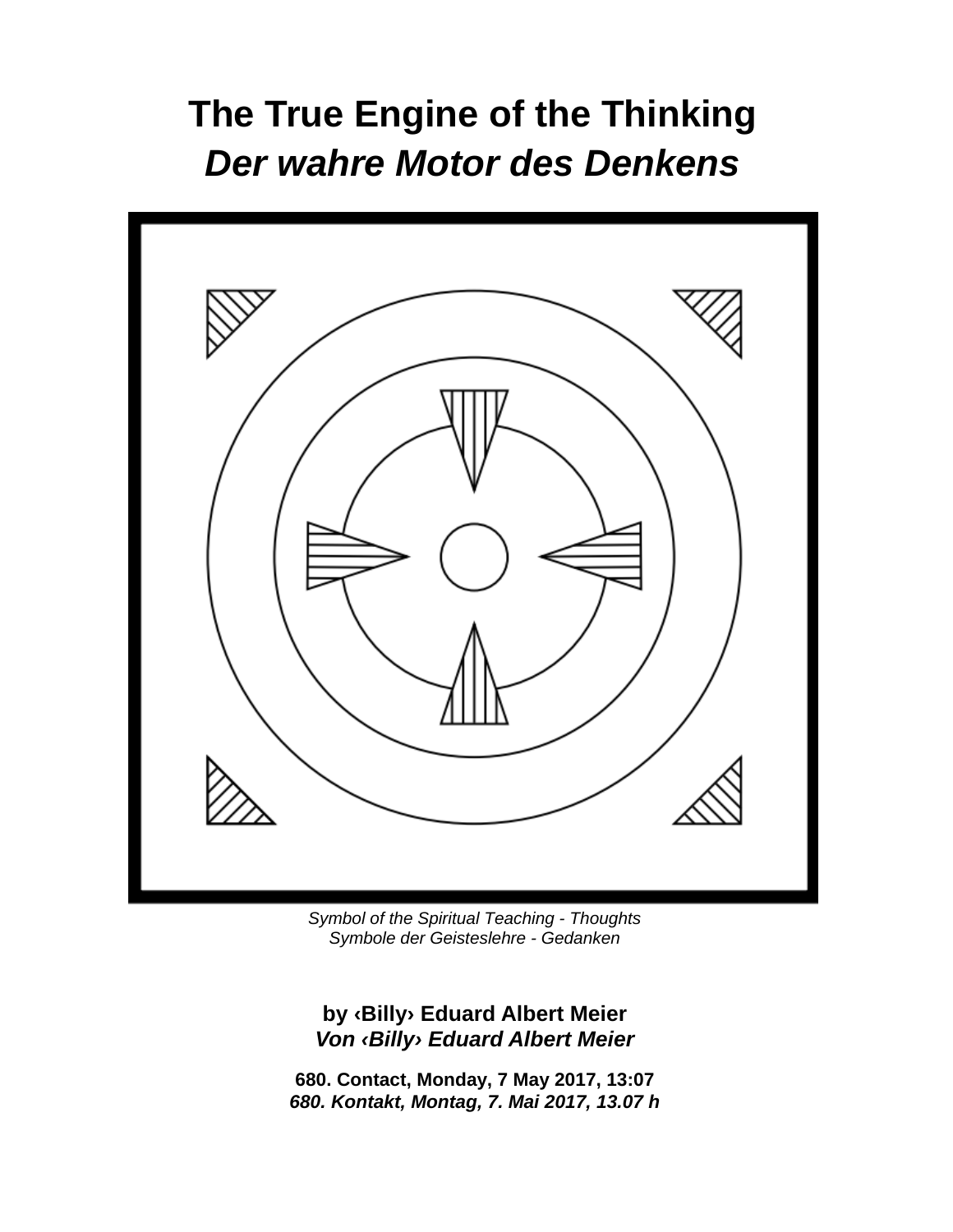#### *The True Engine of the Thinking*

*Der wahre Motor des Denkens* 

*excerpt: 680th Contact, Monday, 7 May 2017, 13:07 Auszug: 680. Kontakt, Montag, 7. Mai 2017, 13.07 h* 

*English translation from the original German text by Patrick McKnight and may contain errors - 8-Nov-2017 English translation © 2011—2017 Creational Truth* 

#### **Der wahre Motor des Denkens Von ‹Billy› Eduard Albert Meier 680. Kontakt, Montag, 7. Mai 2017, 13.07 h**

#### **Billy**

… Vielen Menschen ist aber völlig unklar, ob ein Leben nach dem Tod existiert, weil sie sich auch nicht erklären können, wie ihr Bewusstsein erzeugt wird. Von deinem Vater Sfath habe ich schon in jungen Jahren gelernt, wie auch später und bis heute immer wieder aus den Speicherbänken von Nokodemion, dass für das Bestehen des Bewusstseins der Informationsaustausch zwischen dem materiellen menschlichen Bewusstsein und der geistenergetischen Welt der Schöpfung Universalbewusstsein zuständig ist. Das konnte bisher eigentlich kein Erdling erklären, folgedem auch niemand wirklich lehren konnte, dass auch nach dem Tod noch ein Bewusstsein impuls-energetisch weiterexistiert, jedoch nicht mehr aktuell, sondern in Form von, wie gesagt, impulsmässiger Bewusstseinsenergie und Wissen, und zwar abgelagert in den Speicherbänken, während anderseits der Inhalt des materiellen Bewusstseins nach dem Sterben in der Ebene des Gesamtbewusstseinblock aufgelöst wird, wonach für die Nachfolgepersönlichkeit ein neues Bewusstsein sowie ein neues Unterbewusstsein und eben eine neue Persönlichkeit erschaffen und diese dann als ein Block geboren werden. Leider widersetzen sich die Erdlinge diesen Erklärungen, und zwar insbesondere die Wissenschaftler, die sich mit dieser Materie befassen, weil sich ihr Bewusstsein jeder ihnen unverständlichen Erklärung widersetzt. Tatsächlich ist aber die materielle Welt nicht alles, weil es eben noch mehr gibt als nur das Materielle. Wird dabei die Quantenphysik zu Hilfe genommen, dann liefert diese bis in noch weit tiefere Formen entscheidende Hinweise und Beweise, dass noch sehr viel mehr existiert als nur das Materielle und Sichtbare, sondern eben auch all das, was von der materiellen Welt und von Raum und Zeit losgelöst ist und in rein geistenergetischen Ebenen existiert. Und diese Welt ist nicht einfach das Abbild der inneren Welt des Menschen, sondern grundlegend stellt sie den gesamten Geistenergieaufbau der Schöpfung resp. der Schöpfung Universalbewusstsein dar. Nichtsdestotrotz sind

#### **The True Engine of the Thinking by 'Billy' Eduard Albert Meier 680th Contact, Monday, 7 May 2017, 13:07**

#### **Billy**

… Many human beings are however completely unclear, whether a life exists after the death, because they also cannot themselves explain, how their consciousness is created. I have already learned from your father Sfath at a young age, as also later and until today I am always again cognizant from out of the storage-banks of Nokodemion, that the information-exchange between the material human consciousness and the spiritualenergetical world of the Creation Universal Consciousness is responsible for the existence of the consciousness. Which no earthling until now can actually explain, hence also nobody is able to really teach, that also after the death still a consciousness impulse-energetical further-exists, however no more actual, but rather in the form of, as said, impulse-based consciousness-energy and knowledge, and indeed deposited in the storagebanks, while on the other hand the contents of the material consciousness after the dying is dissolved in the level the overall-consciousness-block, after which, for the successor-personality, creates a new consciousness as well as a new subconsciousness and precisely a new personality and this then as a block is born. Unfortunately the earthlings oppose these explanations, and indeed in particular the scientists, who concern themselves with this matter, because themselves oppose any incomprehensible explanation of their consciousness. In fact however the material world is not everything, because there is precisely still more than only the material. If quantum physics is thereby used for assistance, then this supplies up to in yet far deeper forms decisive indications and evidence that still very much more exists than only the material and visible things, but rather precisely also all that, which is detached from the material world and from space and time and exists in pure spiritenergetical levels. And this world is not the simply the image of the inner world of the human beings, but rather fundamentally it represents the entire spirit-energy-construction of the Creation, i.e., the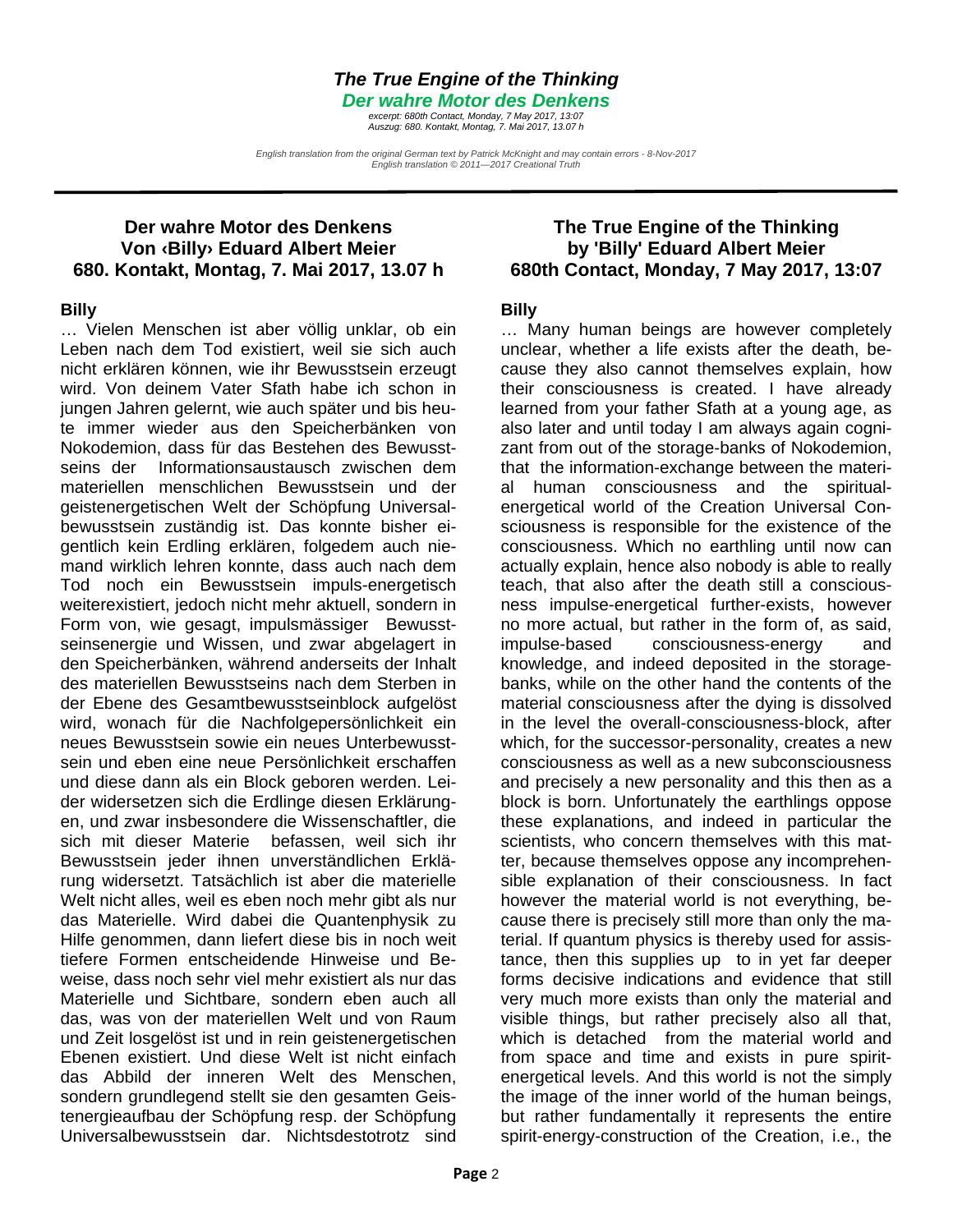diese beiden Weltenformen, eben die materielle und die geistige Welt, in engster Weise miteinander verbunden, folgedem zwischen ihnen ein intensiver Informationsaustausch herrscht. Und dieser Informationsaustausch erfolgt durch die Ebenen der Speicherbänke und des Gesamtbewusstseinblock, der es auch ist, der das Bewusstsein des Menschen erschafft und der also nach dem Sterben und im Todesleben für ein neues sorgt. Wenn wir unser Universum betrachten, dann geht aus diesem eine hervorstechende Kreativität hervor, aus der in unendlicher Diversität ständig Neues entsteht, und genau damit kommen die innere und die anderseitige Welt ins Spiel. Für den Menschen gesehen, entsteht alles Neue im Universum in der materiellen Welt, doch ist dies grundfalsch, denn zunächst resp. zuerst entsteht alles und jedes in impulsmässig geistenergetischer Form, und dadurch wird der Informationsaustausch aus der geistenergetischen Welt mit der materiellen Welt erschaffen. Dabei muss jedoch beachtet werden, dass alles in der geistenergetischen Welt der Schöpfung Universalbewusstsein allgrosszeitlich beständig ist, während in der materiellen Welt alles Alte und Neue unweigerlich vergänglich ist.

Grundsätzlich ist in der materiellen Welt irgendwann alles neu entstanden, doch ist es auch wieder vergangen, doch wenn auch alles, was es jemals in der materiellen Welt gegeben hat, aus dieser schon lange verschwunden ist, so blieb und bleibt alles der geistenergetischen Welt allgrosszeitlich bestehen und stellt ein perfektes Gedächtnis dar, das niemals mehr ausgelöscht werden kann und niemals vergehen kann, folglich es auch über alle 10<sup>49</sup> Schöpfungsformen und alle sechs Absolutumformen bis ins SEIN-Absolutum bestehen bleibt und unvergänglich ist. Der materielle Körper des Menschen ist äusserst aktiv und bringt auf der molekularen Ebene immer wieder Neues hervor, so also auch den Wandel der vielfältigen Lebensformen, wie auch den organischen Wandel des Menschen. Dabei erfolgt auch der Informationsaustausch mit der geistenergetischen Welt, folglich jeder Mensch, wie auch jede andere Lebensform, vom vergänglichen materiellen Körper auch noch einen unvergänglichen Körper in der inneren Welt besitzt, der mit der Geistenergiewelt der Schöpfung Universalbewusstsein verbunden ist. Jeder materielle Körper stirbt zwar irgendwann, doch mit dem Tod wird nur die materielle Aktivität des materiellen Bewusstseins und damit auch des Körpers beendet, wodurch er dem Zerfall anheimfällt. Aber die unvergängliche Geistenergieform, die den Creation Universal Consciousness. Nevertheless these are both world-forms, precisely the material and the spiritual world, in strictest wise connected with each, hence between them prevails an intensive information exchange. And this information exchange occurs through the levels of the storagebanks and the overall-consciousness-block, which it also is, that which creates the consciousness of the human beings and which also after the dying and in the death-life provides for a renewal. If we consider our universe, then a conspicuous creativity comes out from this, from which in unending diversity continuously new things comes about, and precisely with it the inner and the other-side world comes into play. For the human beings is seen, all new things in the universe come about in the material world, but this is fundamentally wrong, because initially, i.e., firstly anything and everything comes into being in impulse-based spirit-energetical form, and thereby the information-exchange is created from the spiritenergetical world with the material world. Thereby it must however be considered, that everything in the spirit-energetical world of the Creation Universal Consciousness is for all-great-time permanent, while in the material world everything old and new is inevitably transitory.

Fundamentally anytime anything new becomes in the material world, it has but also again passed, but also when anything, which has ever been given in the material world, from this already long disappeared, thus everything of the spirit-energetical world remained and will remain existent for all-greattime and constitutes perfect remembering, that never more can be extinguished and can never cease to exist, consequently it also remains existent and imperishable among all  $10^{49}$  Creation-forms and all six Absolutum-forms up into the BEING-Absolutum. The material body of the human beings is extremely active and brings forth from out of the molecular level always again new things, so thus also the developmental change of the manifold life forms, as also the organic developmental change of the human beings. Thereby the information-exchange also occurs with the spirit-energetical world, consequently every human being, as also every other life form, from the transitory material body also still an imperishable body possesses in the inner world, that which is connected with the spirit-energy-world of the Creation Universal Consciousness. Every material body indeed eventually dies, still with death only the material activity of the material consciousness and therewith also the body ceases, whereby it falls prey to the decay. However the imperishable spirit-energyform, which gives life to the body, outlives death,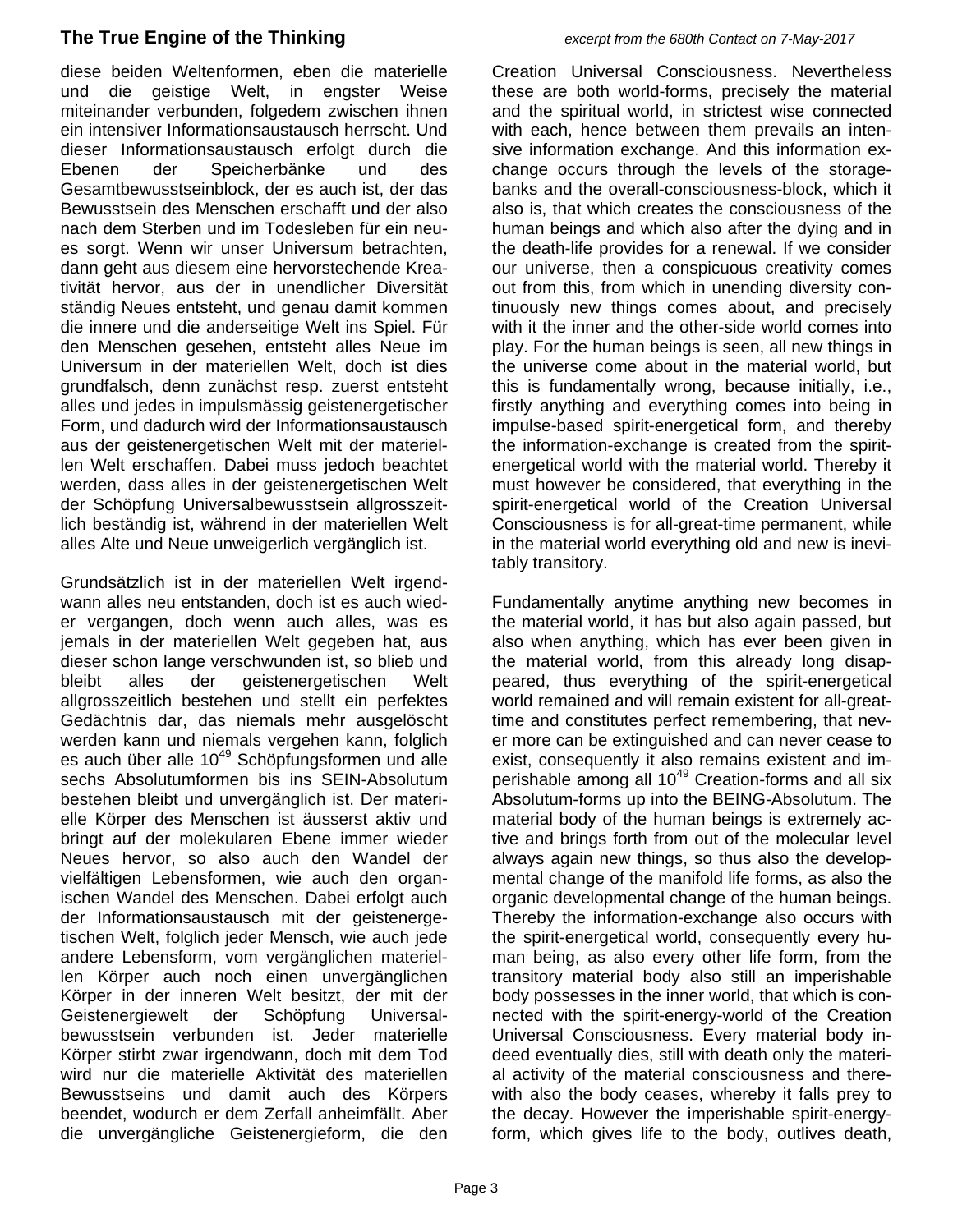Körper belebt, überdauert den Tod, was bedeutet, dass daraus im Zusammenhang mit einem neuen materiellen Körper neues Leben aus dem Tod hervorgeht. Das klärt auch die Frage, wie das Bewusstsein erzeugt wird, denn würde dieses voll und ganz vom materiellen Gehirn erschaffen, dann würde der Tod das absolute Ende des Ganzen bedeuten. Also ist die Behauptung der Neurologieforschung völlig falsch, dass – infolge Unwissens in bezug auf die geistenergetischen Impulse, aus denen aus der Ebene des jenseitigen Gesamtbewusstseinblock das neue Bewusstsein hervorgeht – das Bewusstsein aus der Aktivität der Neuronen entstehe.

Wird das Arbeiten des menschlichen Bewusstseins betrachtet, dann kann eigentlich davon gesprochen werden, dass es abstrakte Informationen erschafft, die im Gehirnsprachzentrum erscheinen und sich als Gedanken formen, die als Worte ausgesprochen werden und auch Gefühle erzeugen. Und diese abstrakten Informationen kommen nicht durch die Aktivität der Neuronen zustande, sondern durch den Informationsaustausch mit der geistenergetischen Welt. Das konnte bislang nicht gezeigt werden, trotz intensiver Bemühungen der Neurowissenschaften. Effectiv werden also die Informationen durch den Informationsaustausch zwischen der geistenergetischen Ebene der Schöpfung Universalbewusstsein und dem materiellen Bewusstsein geliefert, wobei dieser Faktor dazu führt, dass im aktiven Gehirn des Menschen immer wieder Informationen auftauchen, wie das auch der Fall ist in bezug auf Ideen, die sich im Unterbewusstsein manifestieren, wie ich das geisteslehregemäss im Artikel ‹Ursprung der Idee› (Anm. ‹Ur-Ur -Ur-Ur-Ur-Ur-Ur-Ursprung aller Existenz›, Seite 37 und ‹Diversikum›, Seite 371) beschrieben habe. Also handelt es sich nicht einfach um Informationen, die vom Inneren des Körpers resp. von den Neuronen herkommen, obwohl diese und das gesamte Gehirn selbst trotzdem eine sehr wichtige Rolle spielen, weil der Neuronen- und Gehirnblock dafür sorgen, dass die unbewusst aufgenommenen Informationen geordnet und folgerichtig zusammengesetzt werden. Dies alles zusammen erzeugt also das materielle Bewusstsein resp. dessen Inhalt, resp. die engen Zusammenhänge zwischen der Geistenergie ebene sowie der Aktivität und den Inhalten des materiellen Bewusstseins und dem Wirken des Gehirns.

Ganz entscheidend ist also, dass das materielle Bewusstsein des Menschen nicht vom Gehirn erzeugt wird, sondern aus der geistenergetischen Welt des sogenannten Universalbewusstseins oder eben der Schöpfung Universalbewusstsein, wobei das diesbezüglich Ganze nichts anderes verkörpert als

which means, that therefrom in connection with a new material body arises new life from the death. That clarifies also the question, how the consciousness is created, because if this were completely and entirely created from the material brain, then death would mean the absolute end of the entirety. Therefore the assertion of the neurology research is completely wrong, that - due to unknowledge in regard to spirit-energetical impetuses, from which the new consciousness comes forth out of the level of the other-worldly overallconsciousness-block - the consciousness arises from the activity of the neurons.

If the working of the human consciousness is considered, then can actually be spoken of, that it creates abstract information, which in the brain language center appear and itself forms as thoughts, which as words will be spoken out and also create feelings. And this abstract information materializes not through the activity of the neurons, but rather through information-exchange with the spiritenergetical world. That until now could not be shown, despite more intensive strivings of neuro sciences. Effectively the information will also be supplied through the information-exchange between the spirit-energetical level of the Creation Universal Consciousness and the material consciousness, whereby this factor leads thereto, that in the active brain of the human beings always again information comes up, as is also the case in regard to ideas, which manifest themselves in the subconsciousness, as I have described that in accordance with Spiritual Teaching in the article 'Origin of the Idea' (annotation: 'Ur-Ur-Ur-Ur-Ur-Ur -Ur-origin of all existence', page 37 and 'Diversikum', page 371). Therefore it acts itself not simply around information, which comes from the inner world of the body, i.e., from the neurons, although these and the entire brain play nevertheless a very important role, because the neuronblock and brain-block provide for that, which the unconsciously taken on information will be regulated and logically integrated together. This all together creates thus the material consciousness, i.e., its contents, i.e., the close correlations between the spirit-energy level as well as the activity and the contents of the material consciousness and the workings of the brain.

Entirely decisive is thus, that the material consciousness of the human beings is not created by the brain, but rather from the spirit-energetical world of the so-called Universal-Consciousness or precisely the Creation Universal Consciousness, whereby the regarding this entirety manifests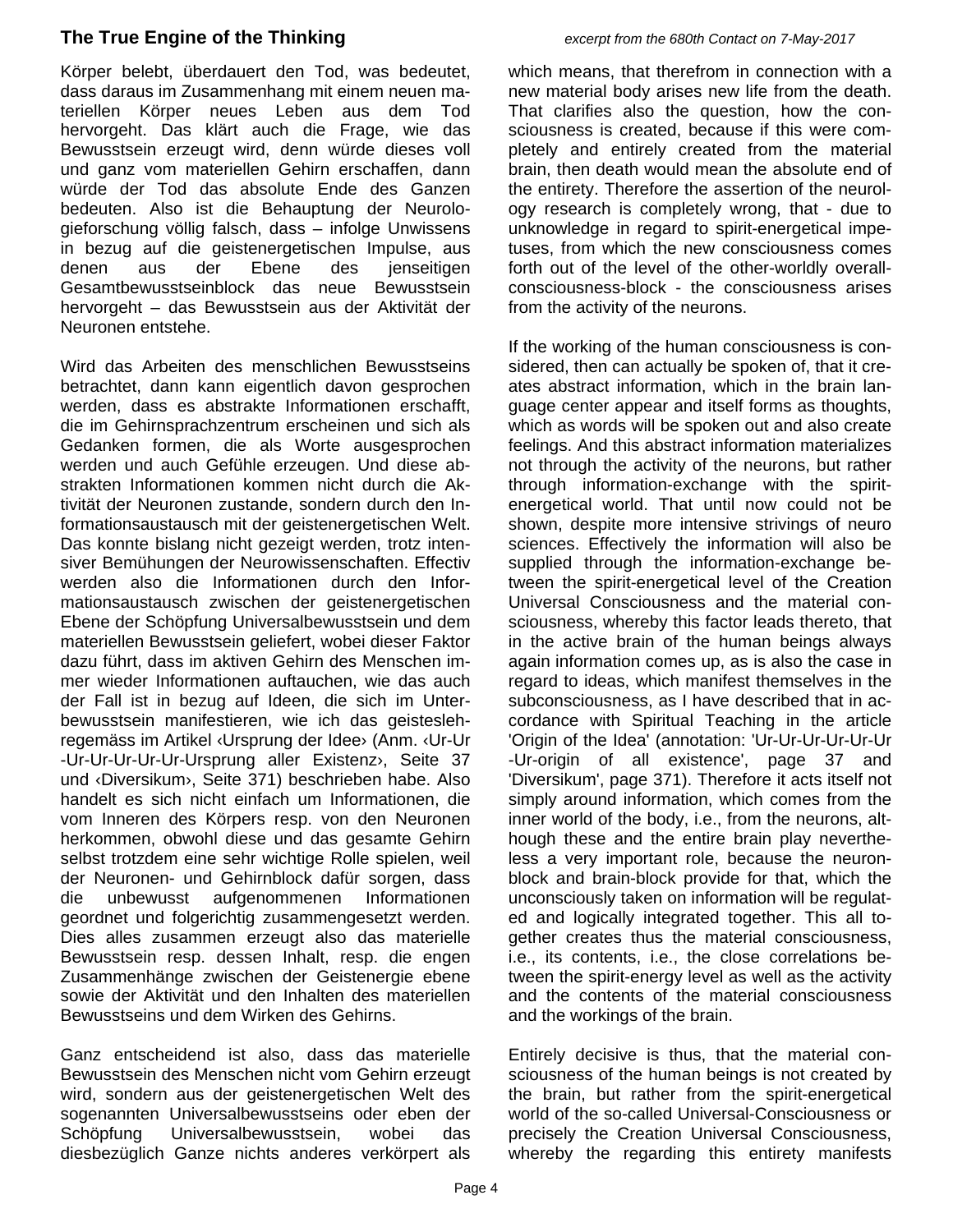einen Impulsspeicher geistenergetischelektromagnetischer Natur, der nur um der menschlichen Verständnismöglichkeit willen als Universalbewusstsein resp. Schöpfung Universalbewusstsein genannt wird. Und dies ist also der Schlüssel zum Leben nach dem Tod im Todesleben, wobei in der Jenseitsebene des Gesamtbewusstseinblock der Informationshaushalt des menschlichen Bewusstseins aufgelöst wird, wonach der Gesamtbewusstseinblock ein neues Inhaltspotential als neuen Bewusstseinsblock erschafft, der dann als materielles Bewusstsein zusammen mit einem ebenfalls neuen Unterbewusstsein sowie mit der neuen Persönlichkeit in einem neuen Menschenkörper geboren wird. Der Informationsblock im menschlichen Bewusstsein überlebt also beim Tod ebensowenig, wie auch der Körper nicht, folgedem sorgt nach dem Tod auch nicht mehr das Gehirn für das geordnete Zusammensetzen eines neuen Bewusstseins, sondern der Gesamtbewusstsein-block, der in seiner Existenz geistformbedingt und auch im Universalbewusstsein integriert ist. Das bedeutet, dass nach dem Tod der Inhalt des Bewusstseins durch den Gesamtbewusstseinblock völlig aufgelöst und durch einen neuen erschaffen wird, der ganz anders sein wird als der des vorherigen Bewusstseins. Also ist dadurch auch sicher, dass, nach dem Tod des Menschen, dieser nicht durch eine Wiedergeburt neuerlich in Erscheinung tritt, dass aber das Leben mit dem Tod trotzdem nicht endet und auch niemals enden wird, weil durch den Gesamtbewusstseinblock der Inhalt des alten Bewusstseins gelöscht und ein neues Bewusstsein mit neuem Inhalt erschaffen wird. Das Leben des Menschen und aller Lebensformen in universeller Weite – wie auch das Universum selbst – ist derart beschaffen, dass niemals ein Leben nach dem Tod endgültig vergangen ist. Jede Lebensform besitzt eine Geistform resp. eine Geistenergieform, die als unabtrennbarer Teil des Universums bis in die höchsten Absolutumformen wiedergeburtsfähig ist, und zwar bis zur Verschmelzung mit dem SEIN-Absolutum. Wären die Menschen, alle Lebensformen der Fauna und Flora sowie das Universum usw. aus reinem Zufall entstanden, wie von bornierten und wissensarmen Naturwissenschaftlern behauptet wird, dann wäre dies wirklich äusserst seltsam und ergäbe ebenso keinen Sinn, wie auch nicht das allgrosszeitige resp. ewige Leben der wiedergeburtsfähigen Geistform. Auch das Auflösen des materiellen Bewusstseins und das vollständige Verwesen des menschlichen Körpers – und allen Lebens überhaupt – nach dem Tod, sowie die Neugeburt eines neuen Körpers mit einem neuen Bewusstsein, Unterbewusstsein und einer neuen Persönlichkeit

nothing other than an impulse-storage of spiritenergetical-electromagnetic nature, which only for the sake of the human understanding possibility is referred to as Universal-Consciousness, i.e., Creation Universal Consciousness. And this is thus the key to the life after death in the death-life, whereby in the other world level of the overallconsciousness-block the information-housekeeping of the human consciousness is dissolved, after which the overall-consciousness-block creates a new content-potential as a new consciousnessblock, which then as material consciousness belonging together with a likewise new subconsciousness as well as with the new personality is born into a new human body. The information-block in the human consciousness therefore does not survive with the death likewise, as also not the body, hence after the death the brain also no more provides for the regulated putting together of a new consciousness, but rather the overallconsciousness-block, which is integrated into its spirit-form-conditional existence and also into the universal-consciousness. That means, that after the death the content of the consciousness is completely dissolved through the overall-consciousness -block and by it creates a new one, which will be entirely different than that of the previous consciousness. Thus it is thereby also certain, that after the death of the human being, this does not again in a new form step into appearance through a rebirth, that however the life nevertheless comes not to an end with the death and also will never come to an end, because through the overallconsciousness-block the content of the old consciousness becomes extinguished and a new consciousness is created with new content. The life of the human beings and all life forms in universal vastness - as also the universe itself - is to such an extent conditioned, that a life ultimately never ceases to exist after the death. Every life form possesses a spirit-form, i.e., a spirit-energy-form, which is capable of rebirth as an inseparable part of the universe up to in the highest Absolutum-forms, and indeed up to the coalescence with the BEING-Absolutum. If the human beings, all life forms of fauna and flora as well as the universe, etc., were created by pure chance, as is claimed by bigoted and knowledge-poor scientists, then this would really be extremely peculiar and gives in to by the same token no sense, like also not the all-greattimeliness, i.e., eternal life of the rebirth-capable spirit-form. Also the dissolving of the material consciousness and the entire decaying of the human body - and all life actually - after the death, as well as the new birth of a new body with a new consciousness, subconsciousness and a new person-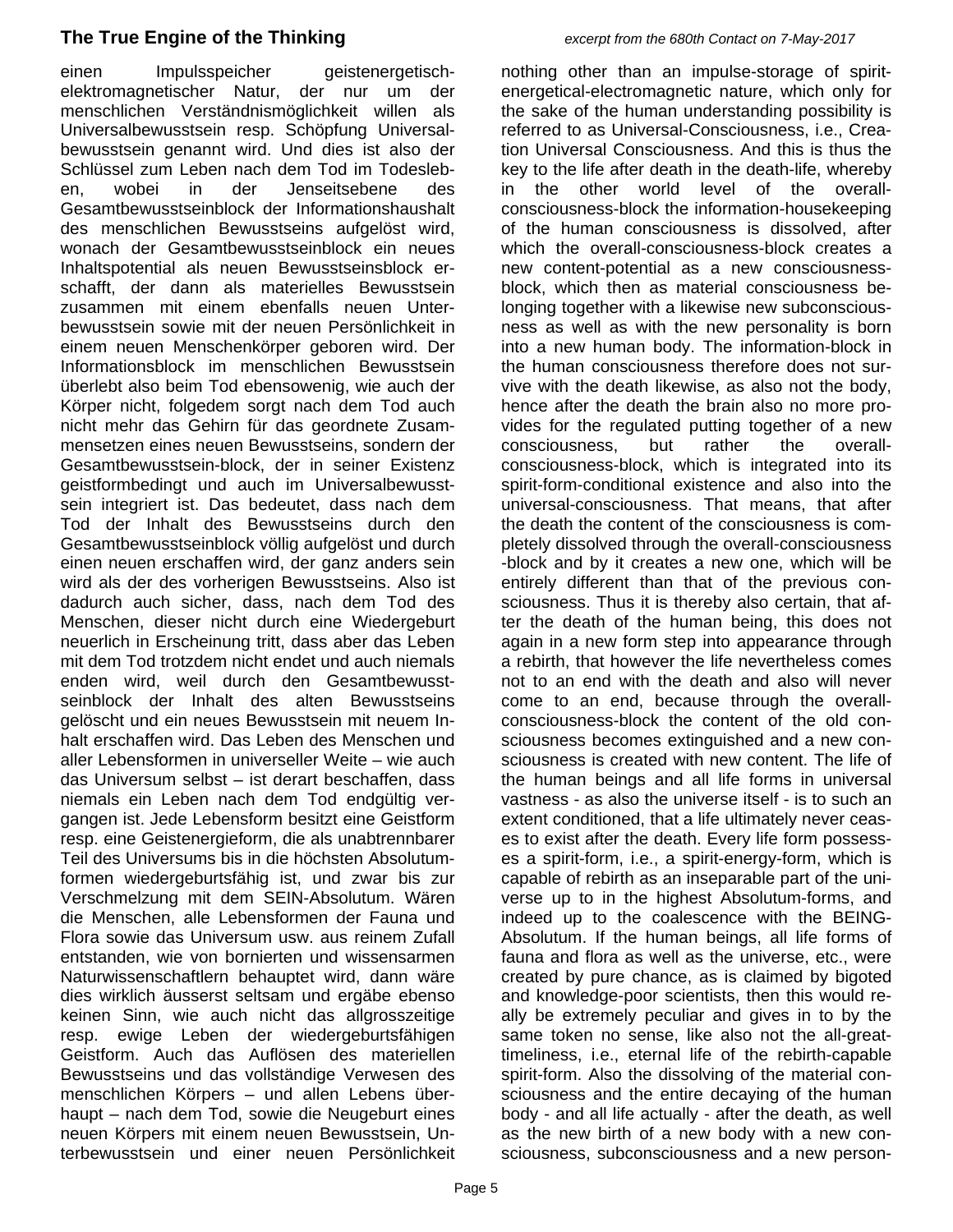ergäbe keinen Sinn. Die geistenergetische Welt, die beim Menschen – und allen Lebensformen der Fauna und Flora – als Geistform resp. Geistenergieform den materiellen Körper belebt – beim Menschen mit Sitz im  $\Phi$  Dach des Mittelhirns = paariger Knotenpunkt = Colliculus superior –, bringt jenen ganz wichtigen Aspekt ins Spiel, durch den sich nämlich der Kreis schliesst und das Ganze ein schlüssiges Gesamtbild gibt. Der gesamte Informationsaustausch zwischen allen verschiedenartigen materiellen Bewusstseinsformen, Instinktbewusstseinsformen und Impulsbewusstseinsformen sowie den Geistenergie-ebenen des Universalbewusstseins resp. der Geistenergie-Welt bewirkt, dass im gesamten Universum zwangsläufig immer komplexere Lebewesen entstehen. Das zeigt ein andermal auf, dass die Menschen und alle Menschenähnlichen, wie auch alle Myriaden von verschiedensten anderen Lebensformen aller Gattungen und Arten der Fauna und Flora nicht zufällig entstanden sind, sondern dass eine Ordnung dahintersteckt, die einer Impulsordnung entspricht. Und dies beweist wiederum, dass alles irdische und universumweite Leben jeder Form, Gattung und Art auch nach dem Tod in neuen Formen weitergeht und absolut einen Sinn hat. Und dazu kann ich folgendes rezitieren, was ich hier – moment, ja, hier ist es – geschrieben habe: Wenn ein Mensch gestorben resp. effectiv tot ist, kann er nicht wiederbelebt werden. Eine Wiederbelebung ist nur dann möglich, wenn der Mensch noch nicht gestorben resp. nicht tot ist, folglich sein Geist resp. seine Geistform den Körper noch nicht verlassen hat. Ist der Mensch jedoch tatsächlich gestorben und also tot, dann ist sein Geist resp. seine Geistform bereits aus dem Körper entwichen, folglich also keine Wiederbelebung mehr stattfinden kann. Der Geist resp. die Geistform belebt nur einen lebendigen Körper, und zwar am 21. Tag nach der Zeugung. Ist jedoch der Körper tot, dann kehrt eine Geistform nicht in diesen zurück, denn sie belebt niemals einen toten Körper.

Eine Geistform kann ihre Energie und Kraft nie verlieren, denn sie ist in die urewigen Energien und Kräfte der Schöpfung eingeordnet, die als Universalbewusstsein energetisch alles und jedes umfasst. Damit ist auch gesagt, dass die Geistform unsterblich und mit der Schöpfung Universalbewusstsein untrennbar verbunden ist. In bezug auf den Menschen wird dieser einzig durch die Geistform belebt, und wenn er stirbt, dann wechselt die Geistform in ihren Jenseitsbereich. In diesem verbleibt sie so lange, bis sie – da sie allein reinkarnationsfähig resp. wiedergeburtsfähig ist – wieder in einen menschlichen Körper zurückkehrt und diesen belebt, wenn ein neuer Mensch mit einer neuen

ality would result in no sense. The spiritualenergetical world, which with the human beings and all life forms of the fauna and flora - as spiritform, i.e., spirit-energy-form enlivens the material body - with the human beings with a seat in the 'roof of the mid-brain'  $=$  paired nodal point  $=$  Colliculus Superior -, bring that entirely important aspect into the play, through which itself namely the circle closes and gives the entirety a conclusive overall view. The entire information-exchange between all various types of material consciousness-forms, instinct-consciousness-forms and impulseconsciousness-forms as well as the spirit-energylevels of the universal-consciousness, i.e., the spirit -energy world ensures, that inevitably always more complex life-forms arise in the entire universe. That reveals once again, that the human beings and all humanlike ones, as also all myriads of all kinds of other life forms of all genera and species of fauna and flora are not created by chance, but rather that a regulation is behind it, which corresponds to an impetus-regulation. And this proves in turn that all terrestrial and universe-wide life of every form, genera and species progresses also after the death in new forms and absolutely has a sense. And thereto I can recite the following, which I have here - one moment, yes, here is it - written: When a human being dies, i.e., is effectively dead, he/she cannot be resuscitated. A resuscitation is only then possible if the human beings has not yet died, i.e., is not dead, therefore his/her spirit, i.e., his/her spirit-form has not yet left the body. If the human being however actually died and therefore is dead, then his/ her spirit, i.e., his/her spirit-form has already escaped from the body, consequently thus no longer can a resuscitation take place. Only the spirit, i.e., the spirit-form enlivens *(animates/gives life to)* a living body, and indeed on the 21st day after the procreation. If the body however is dead, then a spirit-form does not return back into this, because it never enlivens a dead body.

A spirit-form can never lose its energy and power, because it is integrated in the primal-eternal energies and powers of the Creation, which encompasses everything and anything as universalconsciousness energetical. Therewith is also said, that the spirit-form is immortal and inseparably connected with the Creation Universal Consciousness. In regard to the human beings this is solely enlivened by the spirit-form, and when he/she dies, then the spirit-form enters into its realm of the other world. In this it remains thus long, until it - since it alone is reincarnation-capable, i.e., rebirth-capable - returns into a human body and enlivens this, when a new human being with a new personality is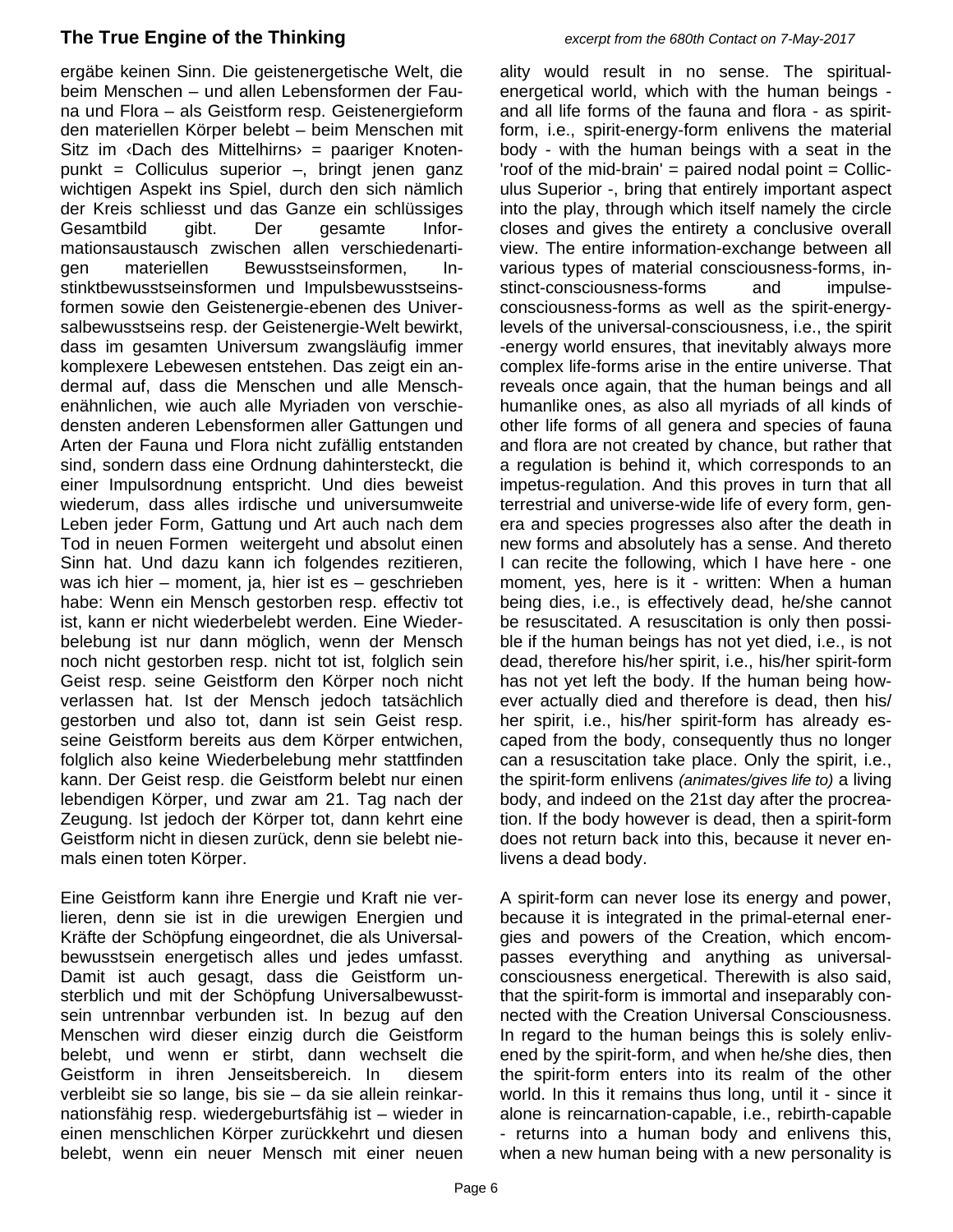Persönlichkeit geboren wird. Es besagt also ausdrücklich, dass ein neuer Mensch mit einem neuen Bewusstsein und mit einer neuen Persönlichkeit inkarniert, weil das alte Bewusstsein und die alte Persönlichkeit des verstorbenen Menschen im Jenseitsbereich des Gesamtbewusstseinblock durch diesen in reine feinstoffliche Energie aufgelöst werden. Aus dieser neutralen Energie wird durch den Gesamtbewusstseinblock ein neues Bewusstsein und eine neue Persönlichkeit geformt. Diese werden dann – zusammen mit der reinkarnierenden Geistform – in den neuen Menschenkörper resp. in den Fötus hineingeboren. Die Geistform belebt stets nur die gleiche Linie Geist und Mensch resp. dessen Bewusstsein und Persönlichkeit, die durch den Gesamtbewusstseinblock untrennbar mit der Geistform verbunden sind. Also ist es gegeben, dass stets die gleiche und mit dem Gesamtbewusstseinblock verbundene Geistform die damit verbundene Bewusstseins- und Persönlichkeitslinie belebt.

Aus dem Ganzen geht auch hervor, dass wenn der Mensch stirbt, dieser resp. dessen Bewusstsein und Persönlichkeit nicht wiedergeboren werden. Folglich gibt es keine Wiedergeburt des Menschen, sondern nur eine Wiedergeburt resp. Reinkarnation der Geistform. Dies, weil durch den Gesamtbewusstseinblock in dessen Jenseitsbereich das Bewusstsein und die Persönlichkeit des verstorbenen Menschen aufgelöst und in reine feinstoffliche, neutrale Energie umgewandelt werden. Aus dieser neutralen Energie wird ein neues Bewusstsein mit einer neuen Persönlichkeit geformt, die dann bei der Inkarnierung des neuen Menschen in diesen hineingeboren werden, zusammen mit der reinkarierenden Geistform. Die Reinkarnation der Geistform und die Inkarnation des neuen Bewusstseins und der neuen Persönlichkeit erfolgt am 21. Tag nach der Zeugung.

Den menschlichen Geist zu lokalisieren und aufzuspüren – zumindest zur gegenwärtigen Zeit – ist für den Menschen unmöglich, weil er weder über die notwendigen Apparaturen noch über sonstige Mittel verfügt, um die Geistenergie aufzuspüren und diese messen zu können. Der menschliche Geist resp. die Geistform kann vom Menschen nicht gesehen werden, denn die reine schöpferische Geistenergie kann vom menschlichen Auge nicht wahrgenommen wie auch nicht gespürt werden. Auch gibt es noch keine Apparaturen oder Analysegeräte usw., auch nicht auf dem Gebiet des Ultraviolett oder Infrarot, durch die es möglich wäre, den Geist resp. die Geistform oder die schöpferische Geistenergie überhaupt sichtbar oder messbar zu machen. Es ist auch keinem speziellen Bewusstseinszustand des Menschen möglich, den Geist resp. die Geistform zu sehen,

born. It says thus expressly, that a new human being with a new consciousness and with a new personality incarnates, because the old consciousness and the old personality of the deceased human being in the realm of the other world of the overall-consciousness-block is dissolved by this into pure fine-fluidal energy. From this neutral energy a new consciousness and a new personality are formed through the overallconsciousness-block. These become then - together with the reincarnating spirit-form - borne into the new human body, i.e., into the fetus. The spirit-form enlivens always only the same line of spirit and human being, i.e., whose consciousness and personality, which through the overallconsciousness-block inextricably is connected with the spirit-form. Thus it is given, that always the same and with the overall-consciousnessblock connected spirit-form enlivens the therewith connected consciousness- and personality-line.

From the entirety also comes forth, that when the human being dies, this, i.e., his/her consciousness and personality will not be reborn. Consequently there are no rebirth of the human being, but rather only a rebirth, i.e., reincarnation of the spirit-form. This, because the consciousness and the personality of the deceased human being dissolves through the overall-consciousness-block in its realm of the other world and becomes transformed into pure fine-fluidal, neutral energy. From this neutral energy a new consciousness with a new personality is formed, which then with the incarnating of the new human being is borne into this, together with the reincarnating spiritform. The reincarnation of the spirit-form and the incarnation of the new consciousness and the new personality occur on the 21st day after the procreation.

To pinpoint and to detect the human spirit - at least for the present time - is impossible for the human beings, because he/she neither commands over the necessary equipment nor over other means, in order to be able to detect the spirit-energy and to measure this. The human spirit, i.e., the spirit-form cannot be seen by the human beings, because pure creational spiritenergy cannot be perceived by the human eye as also not felt. Also there is still no equipment or analyzers, etc., also in the range of the ultraviolet or infrared, through which it would be possible, to make the spirit, i.e., the spirit-form or creational spirit-energy actually more visible or measurable. It is also not possible, for any particular consciousness-state of the human being, to see the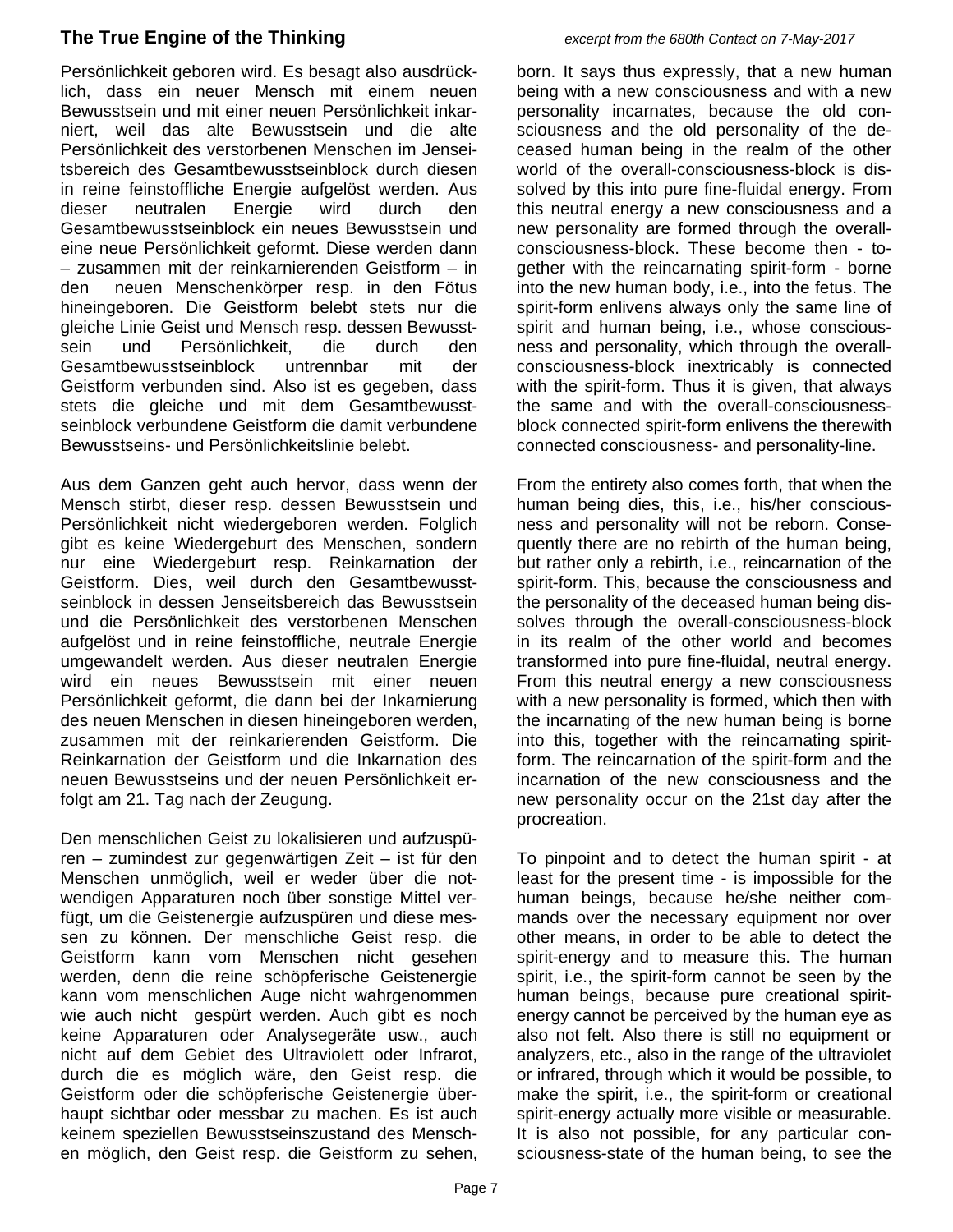denn die geistige Energie ist so absolut unsichtbar wie die reine Luft.

Der Geist resp. die Geistform des Menschen ist rein schöpferisch-geistenergetischer Natur und hat nichts mit dem Bewusstsein zu tun, wie auch nicht mit den Gehirnströmen, die wahrgenommen und gemessen werden können. Irrtümlich wird seit alters her das Bewusstsein als ‹Geist› des Menschen bezeichnet, wobei der Geist jedoch völlig anderer Natur als das Bewusstsein ist. Der Geist resp. die Geistform des Menschen ist rein schöpferisch, während das Bewusstsein ein Faktor des Menschen und dafür zuständig ist, dass daraus Gedanken geschaffen werden können, wobei auch die ganze Ratio daraus hervorgeht, so also auch Verstand und Vernunft. Der Geist resp. die Geistform hingegen ist einzig die schöpferisch-naturmässig vorgegebene Energie, die den menschlichen Körper belebt.

Wenn der Geist den menschlichen Körper verlässt, dann entweicht er in seine Jenseitsebene, die im selben Raum existiert wie die Gegenwarts-Wirklichkeit des Planeten, wobei die sogenannte Jenseitsebene gegensätzlich zum realen materiellen Wirklichkeitsraum anders dimensioniert ist, und zwar in feinstofflich geistenergetischer Natur. In bezug auf den Planeten ist die Jenseitsebene also um diesen herum angeordnet, wie diese Ebene weiter aber auch universumweit gegeben ist, jedoch gegenüber der materiellen Wirklichkeitsebene in einer feinstofflichen, zu der der Mensch als materielle Lebensform in keiner Weise Zugang hat und folglich auch nichts sehen und nichts wahrnehmen kann. Also ist es in dieser Ebene für den Menschen unmöglich, den dem materiellen Körper entwichenen Geist resp. die Geistform zu sehen oder sonstwie wahrzunehmen.

Dass der Jenseitsbereich des Planeten in andersdimensionierter Form als der reale materielle Wirklichkeitsraum nicht nur in diesem angeordnet ist, sondern auch im gesamten Universum, das hat seine Begründung. So geht aus der Geisteslehre hervor, dass wenn ein Planet zerstört oder einfach lebensunfähig wird, dass dann die darauf existierenden Geistformen und die sonstigen brachliegenden Geist energien nicht vernichtet werden, sondern dass diese ‹abwandern›, um so lange durch den Weltenraum zu ‹wandern›, bis ein neuer Planet gefunden wird, auf dem menschliches Leben existiert. Auf diesem Planeten ‹siedeln› sich die Geistformen dann wieder an, vermischen sich mit bereits dort existierenden und gelangen so wieder resp. weiter in einen Zyklus der Reinkarnation resp. der Wiedergeburt.

spirit, i.e., the spirit-form, because the spiritual energy is thus absolutely invisible like the pure air.

The spirit, i.e., the spirit-form of the human being is of pure creational-spirit-energetical nature and has nothing to do with the consciousness, as also not with the brainwaves, which can be perceived and measured. Erroneously since time immemorial the consciousness became referred to as 'spirit' of the human beings, whereby the spirit however is of completely different nature than the consciousness. The spirit, i.e., the spirit-form of the human beings is purely creational, while the consciousness is a factor of the human beings and is responsible for that reason, that out of it thoughts can be created, whereby also comes forth out of it the entire ratio<sup>1</sup> so therefore also intellect and rationality. Whereas the spirit, i.e., the spirit-form is the solely the creational-nature-based prescribed energy, which enlivens the human body.

When the spirit leaves the human body, then it escapes into its other-world-level, which exists in same space as the present-reality of the planet, whereby the so-called other world level contrary to the real material reality space is differently dimensioned, and indeed in fine-fluidal spirit-energetical nature. In regard to the planet the other-world-level is thus arranged around this, as this level furthermore however is also given universe-wide, however compared with the material reality-level in a finefluidal, to that of the human being as material lifeform in no wise has entrance and consequently also nothing can be seen and nothing can be perceived. Therefore it is in this level impossible for the human beings, to see or otherwise perceive the spirit, i.e., the spirit-form that escaped the material body.

That the realm of the other world of the planets is given in another-dimensional-form than the real material reality-space not only in this, but rather also in the entire universe, which has its reason. Thus comes from out of the Spiritual Teaching, that when a planet becomes destroyed or simply unlivable, that then the thereon existing spirit-forms and the other lying dormant spirit energies will not be eliminated *(cast out in isolation)*, but rather that these 'migrate', the long through outer space 'travel', until a new planet is found on which human life exists. On this planet the spirit-forms 'settle' then again on, intermix themselves with already there existing and arrive thus again, i.e., furthermore into a cycle of the reincarnation, i.e., the rebirth.